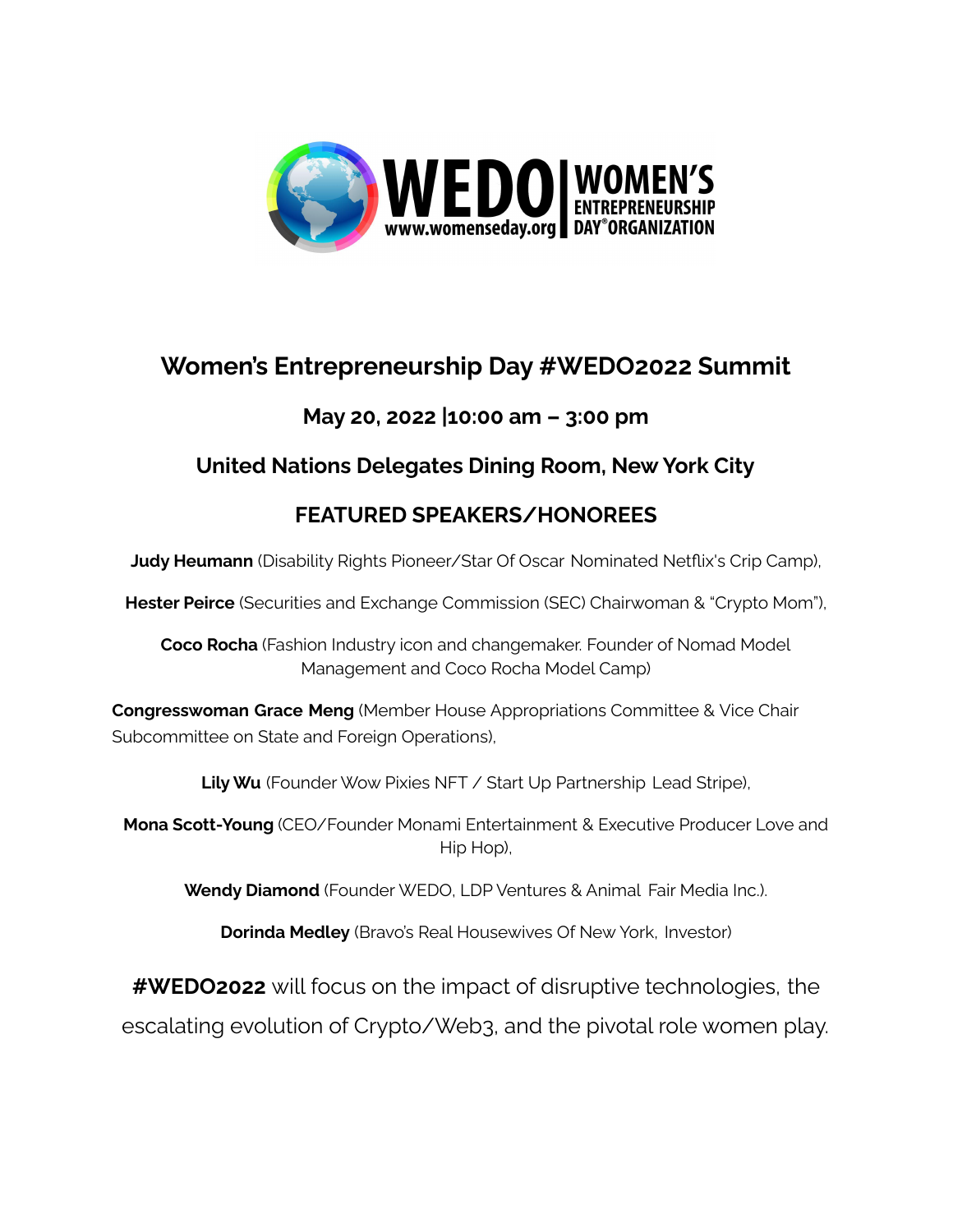### **EMPOWER, CELEBRATE, AND SUPPORT WOMEN AND GIRLS GLOBALLY TO ALLEVIATE POVERTY.**

*Live Streamed From United Nations To 144 Countries and*

*111 Top Universities Around the World*

**(NEW YORK CITY, NY May 20, 2022) –** The Annual International [Women's](http://www.womenseday.org/) [Entrepreneurship](http://www.womenseday.org/) Day (WED) convenes at the Delegates Dining Room at the United Nations in New York City on Friday, May 20, 2022. The summit is presented by the Women's Entrepreneurship Day Organization, a non-governmental volunteer organization with a mission to economically empower women and to alleviate poverty worldwide. The summit will also be livestreamed around the world through its ambassador team in 144 countries and 65 Universities.

At WEDO, we ignite a network of women leaders, innovators, and entrepreneurs to initiate startups, drive economic expansion, and advance communities around the world. In order to achieve this ambitious goal, WEDO builds and catalyzes vital networks of like-minded individuals and organizations that women business leaders need to realize their full potential and change the world.

"Historically, women worldwide have been underpaid, undervalued, underrepresented, underfunded and underestimated. We are dedicated, determined and driven to change this global imbalance," states Wendy Diamond, Founder of the Women's Entrepreneurship Day Organization. .

"Through this summit, we will find innovative ways to economically empower women .By elevating women financially, their communities, states, and countries will prosper. Not only will they prosper, but we will be creating the blueprint for eradicating poverty worldwide," Diamond explains.

Event Highlights Include:

• The positive impact of The Women's Entrepreneurship Day Organization (WEDO) around the world, with a focus on recent impact in the Ukraine.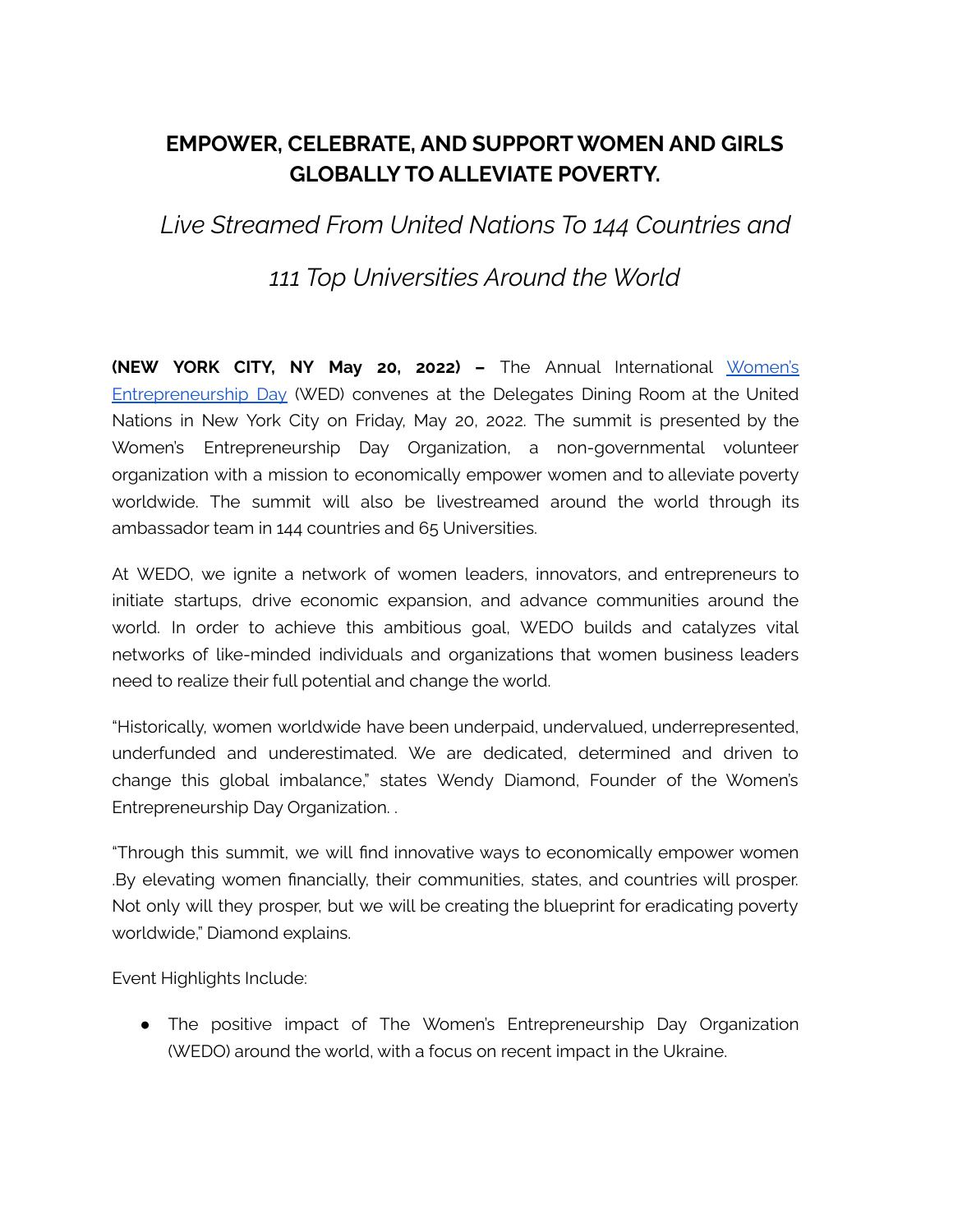- An announcement of the funding of 1000 impoverished women with microloans to start their own entrepreneurial endeavor – providing a HAND UP, not a hand out - in partnership with Opportunity International.
- An announcement of the initiative to fund 100,000 WOMEN in Afghanistan to receive a week's worth of food in crypto, freeing them from a dependence on government handouts and creating a supportive peer-to-peer ecosystem - see Crypto for Afghan [WOMEN](https://www.womenseday.org/impact/social-impact/) in partnership with OPENGRANTS.io.

The #WEDO2022 Summit will feature some of the most accomplished people of our time, such as: Lydia Chiu (Investor Blizzard Fund/Ava Labs), Medha Parlikar (CTO/Co-Founder Casper Labs), Judy Heumann (Disability Rights Pioneer/Star Of Netflix's Crip Camp, Hester Peirce (SEC Chairwoman "Crypto Mom"), Coco Rocha (Fashion Industry icon and changemaker. Founder of Nomad Model Management, Coco Rocha Model Camp), Marissa Kim (Chief Investment Officer Abra Capital Management), Congresswoman Grace Meng (Member House Appropriations Committee & Vice Chair Subcommittee on State and Foreign Operations), Seth Ginns (Managing Partner Coinfund), Nadja Swarovski (Member of the Executive Board Swarovski, Chair Swarovski Water school & Chair & Founder Atelier Swarovski), Lily Wu (Founder Wow Pixies NFT / Start Up Partnership Lead Stripe), Mona Scott-Young (CEO/Founder Monami Entertainment & Executive Producer Love and Hip Hop), Wonder Woman of Finance Lauren Young (Wealth Editor Reuters), Dawn Dickson (Founder PopCom) Loreen Arbus (Founder Arbus Productions, Arbus Goldensohn Foundation), and more.

WEDO is sponsoring disadvantaged female students to attend #WEDO2022 at the United Nations. WEDO supports Restart Academy, which provides educational services for 13–21 year old students in transitional settings, including juvenile justice, substance use treatment, mental/behavioral health treatment, hospitals, social services agencies, and other temporary or involuntary settings .

#### **About Women's Entrepreneurship Day Organization**

Women's Entrepreneurship Day Organization (WEDO)/#ChooseWOMEN is *501c3 all-volunteer grassroots movement* that carries throughout the year in support of women in business globally. WEDO ignites women leaders, innovators, and entrepreneurs to initiate startups, drive economic expansion, and advance communities worldwide. WEDO is celebrated in 144 countries, 65 universities/ colleges internationally and the United Nations.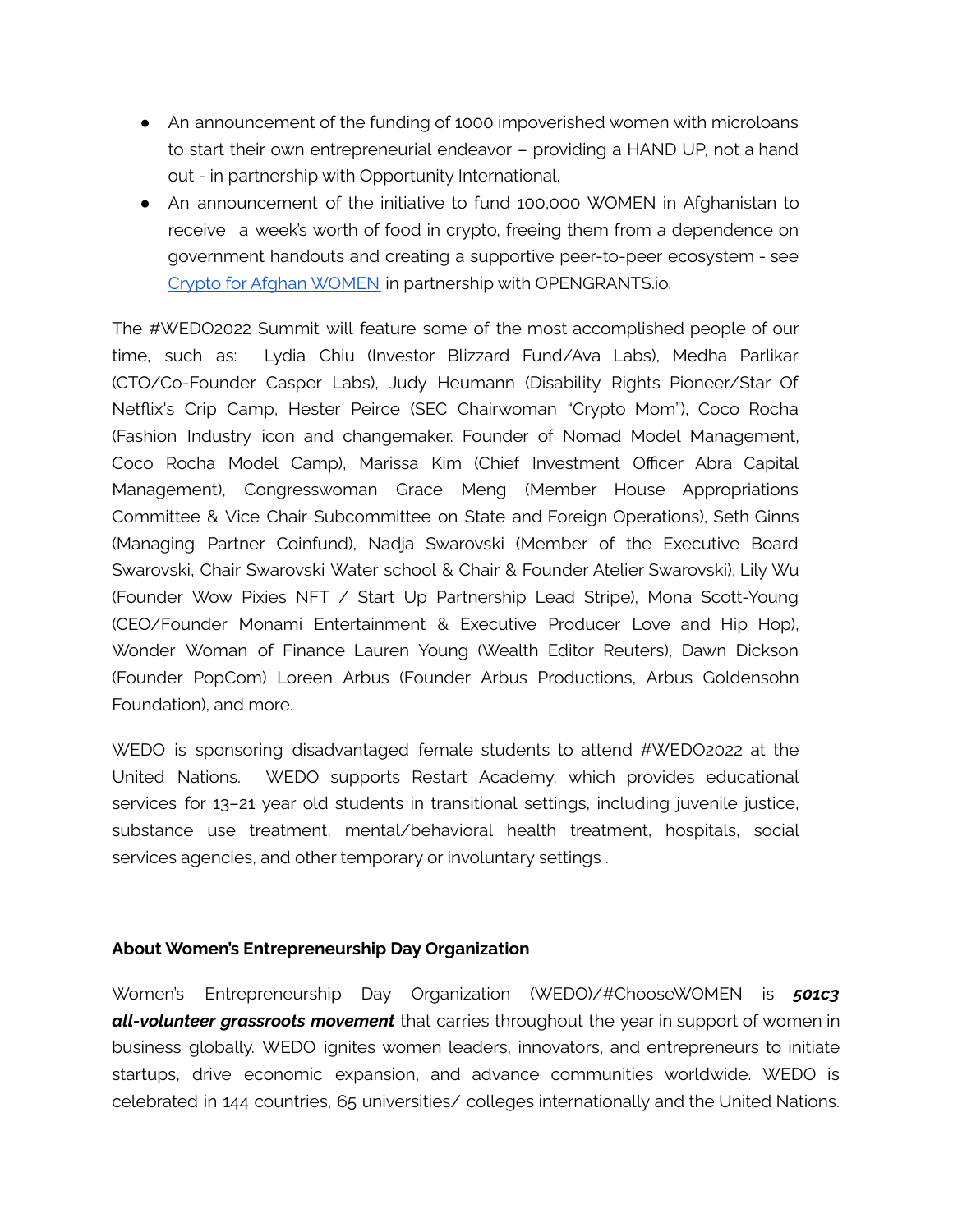The WEDO mission is to empower the 4 billion women worldwide to be catalysts for change and uplift over 250 million girls living in poverty worldwide. When women are elevated financially, families, communities, states, and countries prosper, this builds a global blueprint that will alleviate and eradicate poverty.

#### **#ChooseWOMEN**

Join Our Social Impact Campaign on November 30, 2022 and CELEBRATE, EMPOWER, AND SUPPORT WOMEN IN BUSINESS TO ALLEVIATE POVERTY. WEDO has proclaimed the Wednesday after Thanksgiving to be dedicated to Women in Business! This grassroots social media movement that began in 2019 inspires women and men to pledge their support to #ChooseWOMEN in business.

#### **About Wendy Diamond - Founder WEDO/#ChooseWOMEN**

Diamond is an Impact Investor, Entrepreneur, Humanitarian, Founder of LDP Ventures, Animal Fair Media and an Ellis Island Honor Society recipient. She was inspired to launch Women's Entrepreneurship Day Organization (WEDO)/#ChooseWOMEN in 2013 after volunteering in Honduras with the Adelante Foundation, an organization that provides microcredit to locally impoverished women. Recognizing the fact that women perform 66% of the world's work, yet only earn 10% of the world's income while at the same time account for 85% of consumer purchases and control \$20 trillion in worldwide spending, Diamond was inspired to create this global movement to economically empower women to alleviate poverty. Read more at [www.wendydiamond.com](http://www.wendydiamond.com/)

#### **#WED2022 [Speakers/Agenda](https://docs.google.com/document/d/1ITqSSB2hSOs9GQlybrHKvP1KGogfix_f9PonYPbfLWA/edit?usp=sharing)**

#### **#WEDO2022 LIVESTREAM**

#### **Press [Registration](https://docs.google.com/forms/d/1zUAeipLDvSBkwg34rtvVa306JX-p7VMDcOPtONWKeKo/edit) - Must Be Approved**

**Media Contact:** missy@womenseday.org